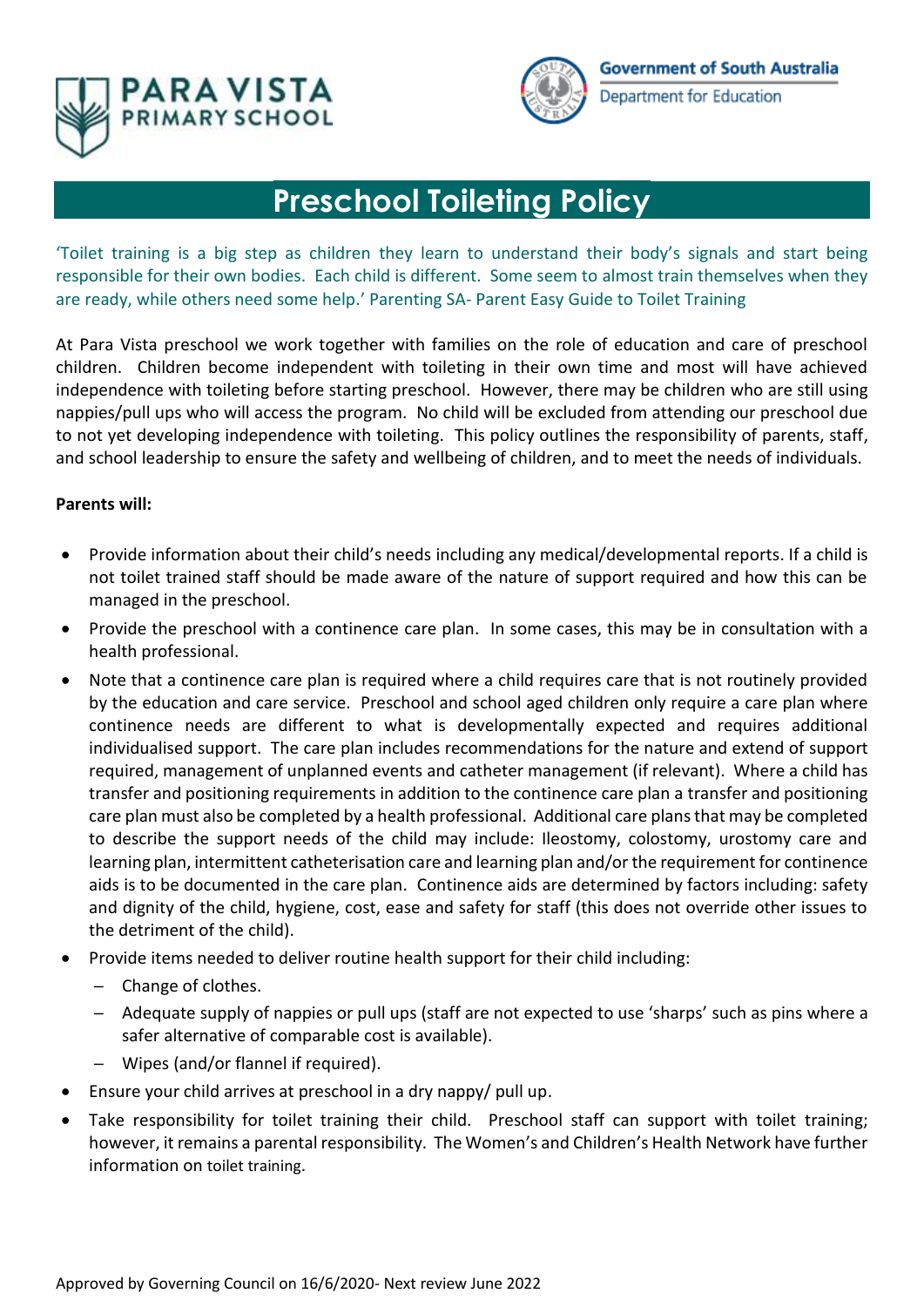## **Preschool staff will:**

- Be respectful of parenting practices in relation to toileting procedures for individual children.
- Provide relevant care plan forms to families with instructions on the information required.
- Discuss a child's needs at the time of enrolment. Note that enrolment in preschool cannot be refused if a child is not toilet trained. Many preschool children are not developmentally ready to be continent. Exclusion for this reason is discriminatory.
- Follow the advice provided on a continence care plan using a range of strategies with caregiver consent such as reminders, toilet timing or specific toilet programs.
- Keep a continence management log. This log will document daily records of continence management for children and young people requiring continence support. Follow first aid and standard precaution procedures to ensure safe and prompt support is provided. When a child who is usually continent has an 'accident' an education or care staff should be delegated to assist. This is treated as standard first aid.
- Keep sets of spare clothes for unexpected accidents and support children with re-dressing after using the bathroom. Staff will then inform parents at pick up.
- Change children discreetly and hygienically in facilities in line with their training.
- Store soiled clothing and cloth nappies discreetly in a secure plastic bag and return home for cleaning.
- Negotiate any decision about changing continence aids with parents.
- Note that where staff agree to provide individualised continence care support this can be documented in a health support agreement consultation with parents, without a continence care plan. For example, staff may agree to support a toilet training program for a limited time. Education and care staff cannot take full responsibility for toilet training. This is a parent responsibility.
- Have two people present when changing a child. A second staff member should be within line of sight or hearing to observe and confirm that child protection issues have been met.
- Note that education and care staff providing personal care are not required to be the same gender as the child or young person. Any personal or cultural needs defining gender of support staff should be documented in the health support agreement.
- Undertake risk assessments and identify appropriate risks while balancing children's privacy.
- Implement practical strategies to support children's positive nappy changing and toileting experiences including:
	- ─ Allowing children to take their time, avoiding pressuring them.
	- $-$  Responding to children's cues and allowing them to be active participants in the process.
	- ─ Where possible use the correct terms for going to the toilet- ask families what words they use at home, as consistent language between home and care will help children to understand and learn more easily.
	- ─ Being sensitive to individual children's needs and tailoring individual nappy change and toileting procedures to each child.
	- $-$  Prompting children by asking or reminding them about toilet use.
	- ─ Taking full advantage of every opportunity for a focused, positive interaction with children during toileting and nappy change times.
	- ─ Being positive about toilet training so that your encouragement is reinforced in your language and actions.
	- Being respectful and sensitive to children's dignity and rights to privacy.